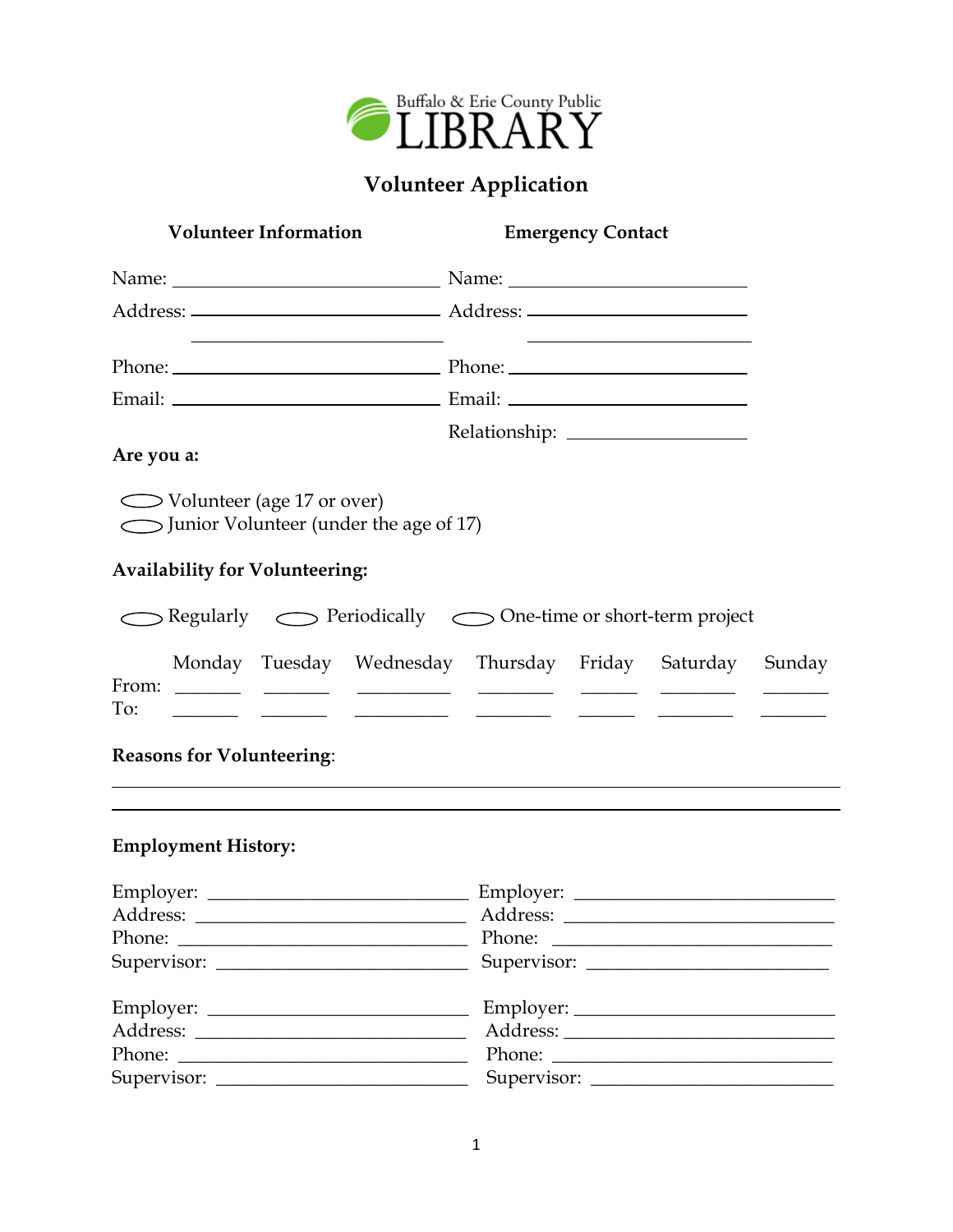| <b>Education or special skills:</b> |  |
|-------------------------------------|--|
|                                     |  |

What type of volunteering are you interested in: \_

## **At which B&ECPL location are you interested in volunteering:**

- Central Library Crane Branch 
Sudley Branch
- East Clinton Branch 
Stass Delavan Branch
- Frank E. Merriweather, Jr. Branch  $\bigcirc$  Niagara Branch
- $\supset$  North Park Branch  $\supset$  Riverside Branch

## **VOLUNTEER AGREEMENT -** (age 17 or over)

I understand that I am a Volunteer for the Buffalo & Erie County Public Library. As a volunteer, I understand that I will not be compensated (financially, or in any other manner) for my volunteer time. I further understand that I am not an employee of the Buffalo & and Erie County Public Library or any of its locations listed above and am not entitled to any benefits that are provided to employees of the B&ECPL. I further understand that should I apply for future job openings, the B&ECPL is under no obligation to hire me.

**\_\_\_\_\_\_\_\_\_\_\_\_\_\_\_\_\_\_\_\_\_\_\_\_\_\_\_\_\_\_\_\_\_\_\_\_\_\_\_\_\_\_\_\_\_\_\_\_\_\_\_\_\_\_\_\_\_\_\_\_\_\_\_\_\_\_\_\_\_\_\_\_\_\_\_\_\_\_**

\_\_\_\_\_\_\_\_\_\_\_\_\_\_\_\_\_\_\_\_\_\_\_\_\_\_\_\_\_\_\_\_\_\_\_\_\_\_\_\_\_\_\_\_\_\_\_\_\_\_\_\_\_\_\_\_\_\_\_\_\_\_\_\_\_\_\_\_\_\_\_\_\_\_\_\_\_

I understand that my volunteer service may be terminated at any time and for any reason by myself or library administration, with or without notice. As a B&ECPL volunteer, I will try and provide a minimum of 2 weeks' notice to the B&ECPL to end my volunteer service.

As a volunteer, I agree to follow all B&ECPL Patron Policies and Rules of Conduct. I understand my obligation of confidentiality and agree to maintain the confidentiality of patrons and staff. I understand I am not permitted to remove or make copies of any records, reports or documents from the B&ECPL.

As I volunteer, I understand that I am under no obligation to perform duties that I feel may be outside of the scope of my physical abilities or which I consider hazardous to my health or well being. The B&ECPL is not responsible for any injuries I may sustain while volunteering.

As a B&ECPL volunteer, I am considered a library advocate and supporter and I agree to perform my volunteer duties in a professional and credible manner and act in the best interests of the B&ECPL.

| Signature: |  |  |
|------------|--|--|
| Date:      |  |  |